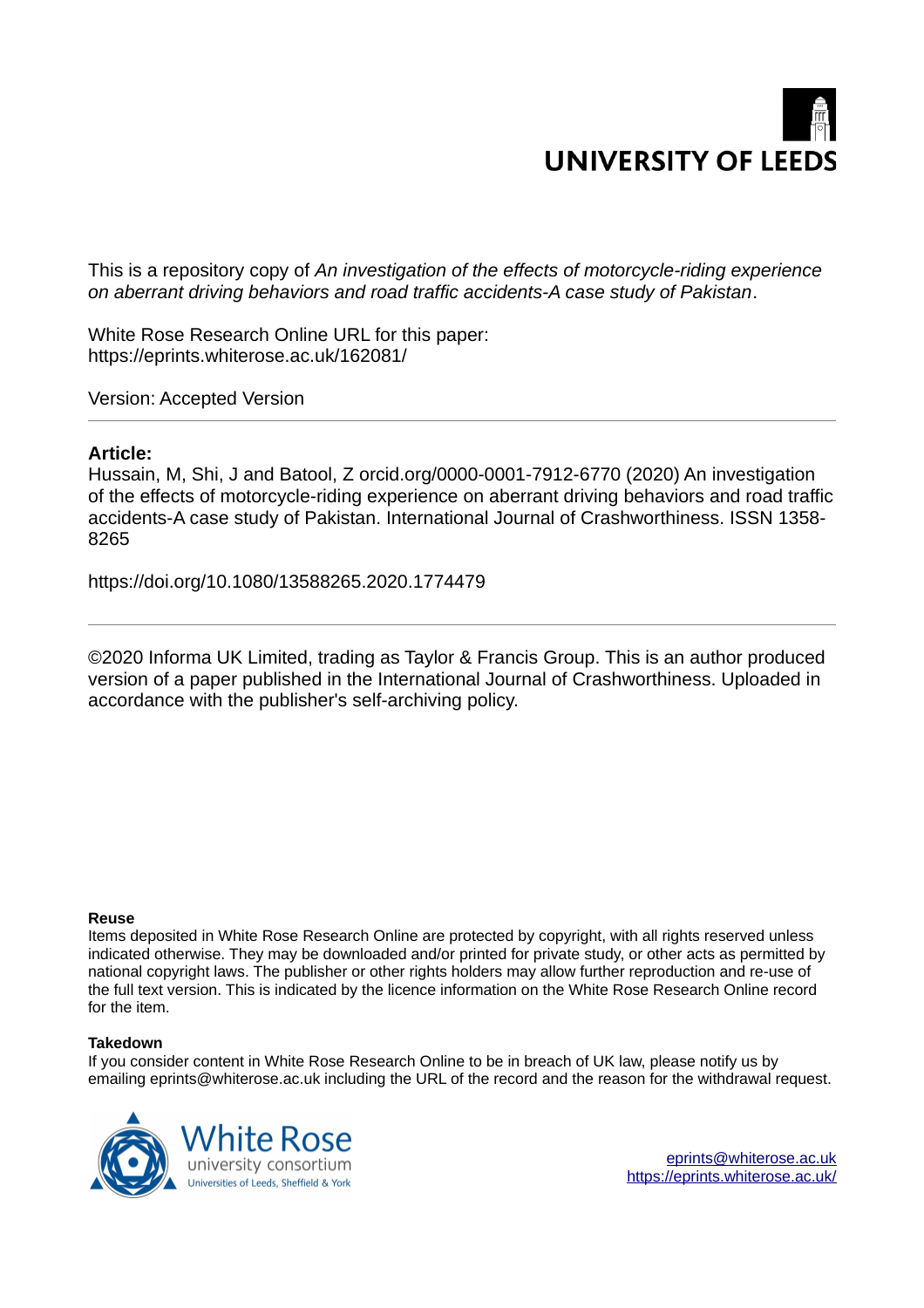# **An investigation of the effects of Motorcycle-Riding Experience on Aberrant Driving Behaviors and Road Traffic Accidents-A Case study of Pakistan**

#### **Muhammad Hussain 1, Jing SHI 1, \* and Zahara Batool<sup>2</sup>**

1 Institute of Transportation Engineering, Tsinghua University, Beijing 100084, China; [hussainm10@mails.tsinghua.edu.cn](mailto:hussainm10@mails.tsinghua.edu.cn) 

<sup>2</sup> Institute of Transport Studies, University of Leeds, Leeds 00000, United Kingdom. <u>Z.Batool@leeds.ac.uk</u>

**\*** Correspondence: jingshi@tsinghua.edu.cn; Tel.: +86-10-62772300

**Abstract:** This study investigates the effects of motorcycle-riding experience on aberrant driving behaviors and road traffic accidents (RTAs). Pakistan is one of the countries where motorcycle usage is very high. It can be supposed that the aberrant riding behaviors (improper U-turn, wrong overtaking, stopping anywhere on the road, etc.) while riding a motorcycle might be memorized when motorcycle rider switch to vehicle driving, which ultimately cause RTAs. A self-reported web-based questionnaire survey was conducted in Pakistan, and 396 valid responses were received. The 23-item Driver Behavior Questionnaire (DBQ) was designed to measure aberrant driving behaviors. Proportional Odds (PO) model and binary logistic regression model were employed to examine the effects of motorcycle-riding experience on aberrant driving behaviors and RTAs, respectively. Principal component analysis with varimax rotation confirmed a three-factor solution of aberrant driving behaviors of Pakistani drivers; self-willed violations/errors, distracted violations, and risky violations/errors. Distracted violations were found to be significantly influenced by motorcycle-riding experience. In addition to this, some demographic and socio-economic variables were attributable to aberrant driving behaviors. Surprisingly, no direct relationship was found between motorcycle-riding experience and RTAs. However, a significant association was evident between distracted violations and RTAs. A one-unit increase in distracted violations increased the probability of being involved in RTA by 54%. These results offer a new connection of aberrant driving behaviors to motorcycle use that could be valuable for RTAs reduction.

**Keywords:** Road traffic accidents; aberrant driving behavior; Driver Behavior Questionnaire; Pakistani drivers; motorcycle-riding experience.

#### **1. Introduction**

 There is a consensus that safe mobility is a fundamental human right [1]. However, with the increase in urbanization and globalization, safe mobility on road traffic has become a significant concern throughout the world. Failure in safe mobility on road traffic can lead to road traffic accidents (RTAs), which are considered as the leading cause of injuries, disabilities, and fatalities of people. Along with physical damages, RTAs may bring emotional and financial instability in an individual's life. According to the World Health Organization (WHO), RTAs are currently ranked ninth among the various causes of deaths across all age groups and are estimated to reach the seventh position by 2030 [2]. According to a global status report on road safety, the number of fatalities due to RTAs raised to 1.35 million in 2016 [3]. Of all these fatalities, 90% fatalities occur in low and middle-income countries [4]. The global status report on road safety further illustrates that the fatality rate due to RTAs is 14.2 (per 100,000 populations) in Pakistan, whereas in the United Kingdom (UK), it is 3.1 [3]. The number of motor vehicles in the United Kingdom is 18 times higher as compared to Pakistan, but the rate of RTAs within Pakistan is alarmingly high as compared to the UK Human factors (drivers) have been estimated to be a sole or leading causal factor in approximately 90% of RTAs [5]. The driver's behavior (what the driver chooses to do) has a more significant influence on RTAs as compared to driver performance (what a driver can do) [6]. The driver's behavior, which tends to deviate from the safe driving leads towards aberrant driving behavior.

 For the last few decades, aberrant driving behavior has attained significant research attention to understand the phenomenon behind RTAs. For the first time, in the United Kingdom, three aberrant driving behaviors; violations, errors, and lapses were investigated among 520 drivers by using 50-item DBQ [7]. Among three aberrant driving behaviors, violations (deliberate infringement of socially accepted code of behavior) are most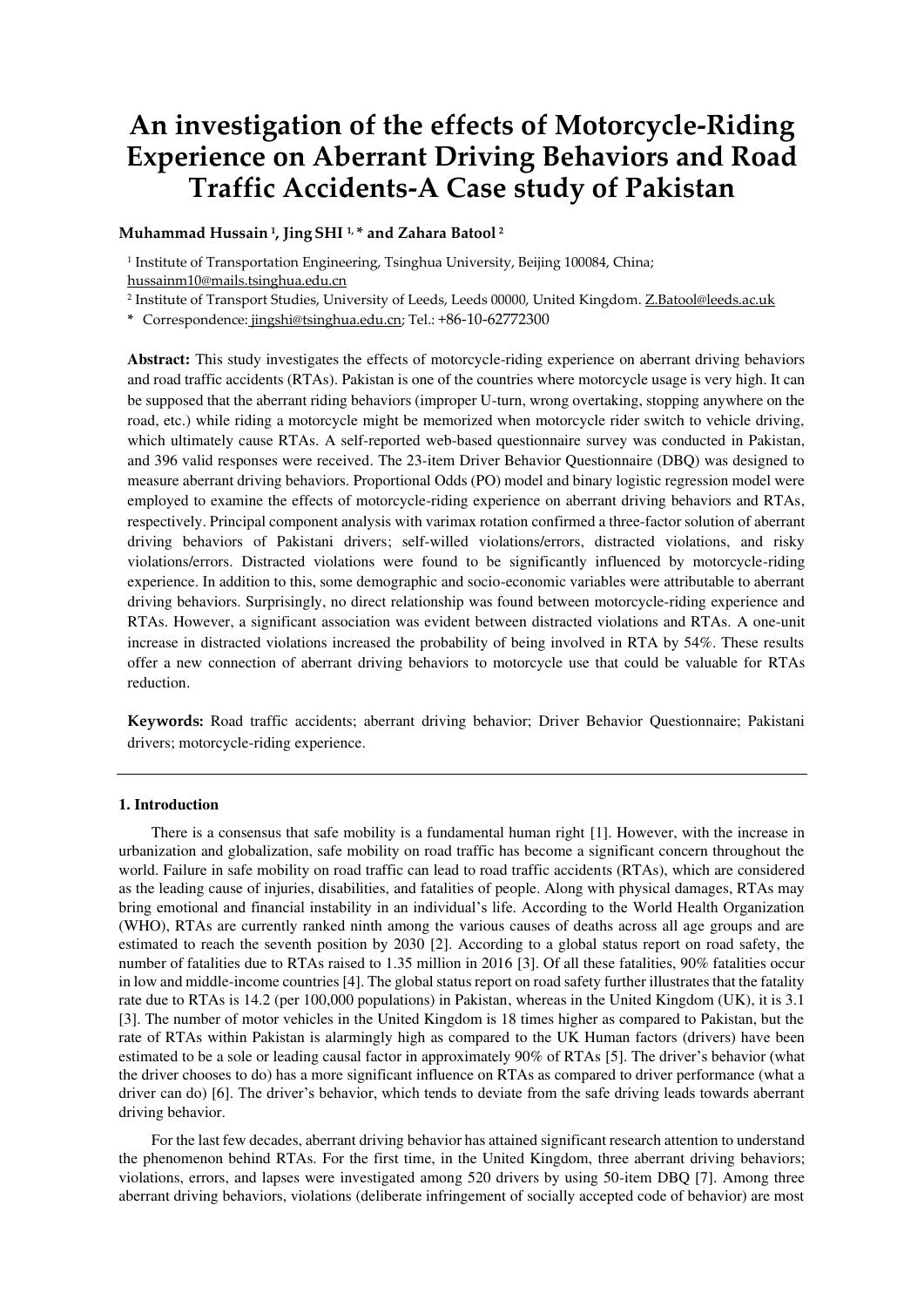crucial that cause risk to drivers himself as well as other drivers [8]. Later, it was found that the original violations could be divided into ordinary violations (deliberate deviations from highway code) and interpersonally aggressive violations (containing an interpersonally aggressive component) [9]. Another crucial aberrant driving behavior is an error (an act or condition of ignorant or imprudent deviation from a code of behavior). Many studies investigated the relationship between demographic and socio-economic variables aberrant driving behavior and RTAs involvement [10, 11]. Globally, it has been well-documented that DBQ is a well-accepted tool to assess driving behaviors [12, 13]. For the last two decades, DBQ has been updated, modified, or even adapted for a variety of traffic cultures and different populations [12-14]. A comprehensive literature review indicates that most of the research regarding aberrant driving behaviors had been conducted in developed countries [12, 14]. As a result, the number of injuries, as well as the fatality rate, has declined over the years due to vibrant safety culture as well as successful law implementation. In contrary to developed countries, the rate of RTAs with fatal consequences is alarmingly high in developing countries [15]. The primary reason is a lack of research culture along with weak law enforcement policies. Therefore, it is not feasible to transfer the research findings of developed countries to developing countries because of considerable differences in traffic conditions, driving behaviors, road conditions, law enforcement strategies, socio-economic levels, and attitudes of road users.

 Pakistan, along with several developing countries, has witnessed unprecedented motorization and urbanization in recent years. The continuous ill-planned road infrastructure development, along with the lack of government concerns, has aggravated the situation. Currently, there is very little information available within Pakistan regarding the driver's behavior except for the study [16], which was just focused on violations. The study concluded that drivers in Pakistan are usually involved in aggressive, unlawful, risky, and egoistic driving patterns [16]. Furthermore, Pakistani drivers are involved in driving without proper driving training and driving license, which ultimately leads to aberrant driving behaviors and RTAs [17]. The most frequently occurring aberrant driving behaviors of Pakistani drivers are deliberate encroachment of traffic laws, over-speeding, rude gestures with cursing, physically and mentally incapacitated driving under the intoxicating drugs, and driving without a license [18].

 Generally, within Pakistan, the motorcycle is considered as the common mode of transportation. Overall in the world, Pakistan is ranked at fifth position with 35% motorcycle usage, following Vietnam (79%), Indonesia (67%), Taiwan (48%), and India (40%) [19]. Motorcycle riders are responsible for a significant number of RTAs in Pakistan. In 2014, Karachi, Pakistan, 30,274 injuries were reported in RTAs in which 25,855 injuries were caused by motorcycles, and among them, 565 were fatal [20]. In the case of Pakistan, motorcycle riders extensively indulge in aberrant riding behaviors due to weak law enforcement policies and lack of awareness about the safety regulations. Certain aspects of aberrant riding behaviors of motorcycle riders have some relevance with the aberrant driving behaviors of vehicle drivers such as speeding, running red lights, recklessly over-taking, using any direction on the service road, most substantial accessibility on a highway anywhere and anytime, improper U-turn, giving way and stopping anywhere on the road. These abovementioned traffic-related behaviors opted by motorcycle riders cause self-willed pattern designed in their minds and might be memorized when they switch from motorcycle-riding to vehicle driving. Besides, there are no separate lanes for motorcycle riders on urban highways in major cities of Pakistan. Therefore, motorcycle riders behave violently by merging into any lanes, unnecessary honking, and cutting-in vehicle to force it to leave. Consequently, these drivers having previous motorcycle-riding experience can cause serious concerns and create risky situations for themselves as well as other road users. Hence, identification of the effects of motorcycle-riding experience on aberrant driving behaviors and RTAs involvement of general vehicle driving population when driving a vehicle themselves is interesting to focus on countries having high motorcycle usage.

 The literature shows a handful of studies that examined the effects of driving experience on aberrant driving behaviors and identified potential risk factors contributing to RTAs. However, there is no study found in the literature in which the effects of motorcycle-riding experience on aberrant driving behaviors and RTAs in vehicle driving is investigated. To the best of our knowledge, this study is among the first in its nature. Furthermore, there is a genuine need to study aberrant driving behaviors among Pakistani drivers by focusing on both violations and errors. However, the previous study conducted in Pakistan [16] was just based on violations. To accomplish the aim, as mentioned above, we conducted a web-based questionnaire survey in Pakistan to assess demographic and socio-economic characteristics, motorcycle-riding experience, and aberrant driving behaviors. The 23-item DBQ was devised to measure aberrant driving behaviors. Principal component analysis with varimax rotation was conducted to reveal the factors structure (aberrant driving behaviors) among Pakistani drivers. PO model and binary logistic regression model were employed to investigate the effects of motorcycle-riding experience on aberrant driving behaviors and RTAs.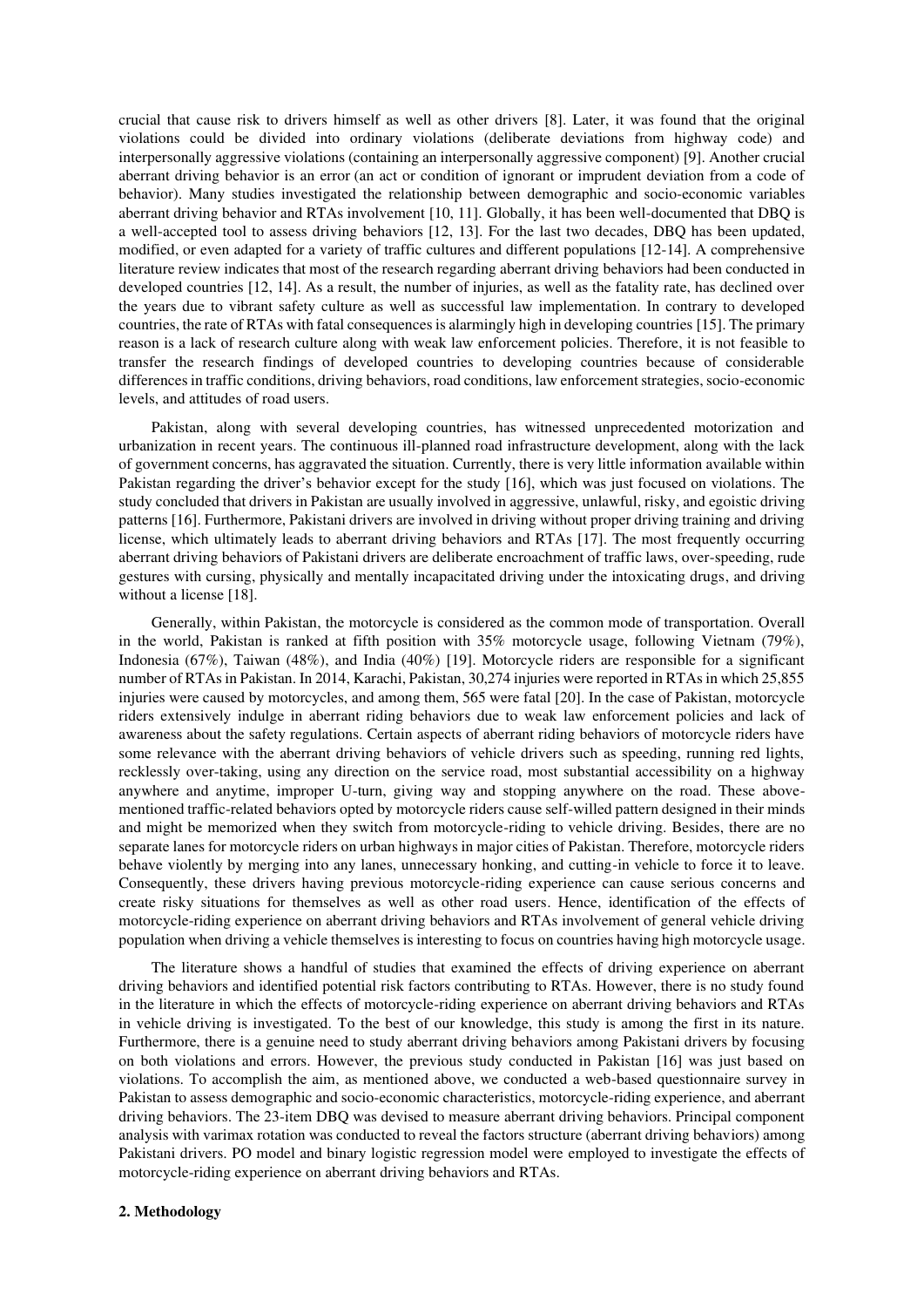#### *2.1. Procedure and respondents*

 The data collection was carried out from February to March 2018 in Pakistan using a web-based selfcompletion questionnaire survey. It was ensured that the sample must include all age group drivers, both male and female drivers, public transport drivers, and the drivers with high education levels (having graduate or Ph.D. level). It was also ensured that the sample must represent the whole range of all socio-economic and geographic background that exists within the country. The questionnaire was created using a *google form* and sent to different automobile companies (Suzuki, Toyota, Hyundai, Honda) and online forums. In order to get reliable data, e-mail invitations having the survey link were also sent to acquaintances and were requested to take part in the survey. Drivers (respondents) were provided with the option to navigate back/forth of the survey. It was ensured to the drivers that this data would be used only for research purposes. In the above-mentioned time, 409 drivers completed the questionnaire survey. Data screening and filtration were carried out to remove ambiguous data based on two criteria; firstly, missing data in rows (any case having more than 10% questions with blank responses was removed from the dataset), and secondly, unengaged responses (if a driver answered "Never" or "Always" on each question, his/her questionnaire was removed from the dataset). After data screening and filtration, 13 cases were removed, and finally, 396 responses were retained for further analysis.

#### *2.2. Questionnaire structure*

 The questionnaire is structured into four sections; demographic and socio-economic measures, inquiry about motorcycle-riding experience, the DBQ for the measurement of aberrant driving behaviors, and selfreported RTAs.

#### 2.2.1. Demographic and socio-economic characteristics

 This section included items about demographics and socio-economic characteristics of drivers. All variables were measured as categorical variables. Driver's gender (Male=1, Female=2), marital status (Single=1, Married=2), age in years (18-24=1, 25-32=2, 33-39=3, 40-49=4, 50-60=5, 60+=6), education level (Up to Secondary School Certificate (SSC)=1, Undergraduate level=2, Graduate level=3, Ph.D. level=4), and average annual income (Unemployed=1, Less than average annual income=2, Equal to average annual income=3, More than average annual income=4) were recorded in the first section of questionnaire. It is worth mentioning that the average annual income mentioned in the questionnaire was 300,000 Pakistani Rupee/ approximately US\$ 2300 (suggested by the expert group).

#### 2.2.2. Motorcycle-riding experience

 In this section, drivers were enquired about the motorcycle-riding experience in a number of years (No experience=1, 1-3 years=2, 4-8 years=3, 9-14 years=4, 15-20 years=5, above 20 years=6).

#### 2.2.3. The Driver Behavior Questionnaire (DBQ)

 In this study, DBQ was designed based on a preliminary study and pilot study with the help of an expert group. Initially, twenty-five items were incorporated in DBQ, in which seventeen items were from the three previous versions of DBQ [7, 10, 16]. The remaining new eight items were derived from a preliminary study based on road safety issues in the country conducted under the supervision of an expert group. These eight new items were in accordance with the social and cultural characteristics of the Pakistani driving context. Expert group included professors of the transportation engineering department from public sector universities in Pakistan, government officials of National Highway Authority [21], general car drivers, motorcycle riders, and public transport drivers. Based on the opinions of the expert group and keeping in mind the typical driving behaviors of Pakistani drivers, newly designed items were incorporated in DBQ. The new DBQ provides the item's relevance to the motorcycle-riding experience. Motorcycle riders within the expert group validated all the items. Our investigations were only focused on violations and errors as these aberrant driving behaviors are directly related to RTAs [8, 22].

 To provide a clear understanding of the public and obtain a useful DBQ, we conducted a pilot study in order to remove ambiguous items from DBQ. A group of ten people (professors, transportation officials, local experience drivers, motorcycle riders, and students) were recruited for the pilot study. After a careful pilot study, two more items were removed from the eight newly developed items which do not directly relate to motorcycle-riding. Finally, the 23-items DBQ was developed, which sought to measure aberrant driving behaviors.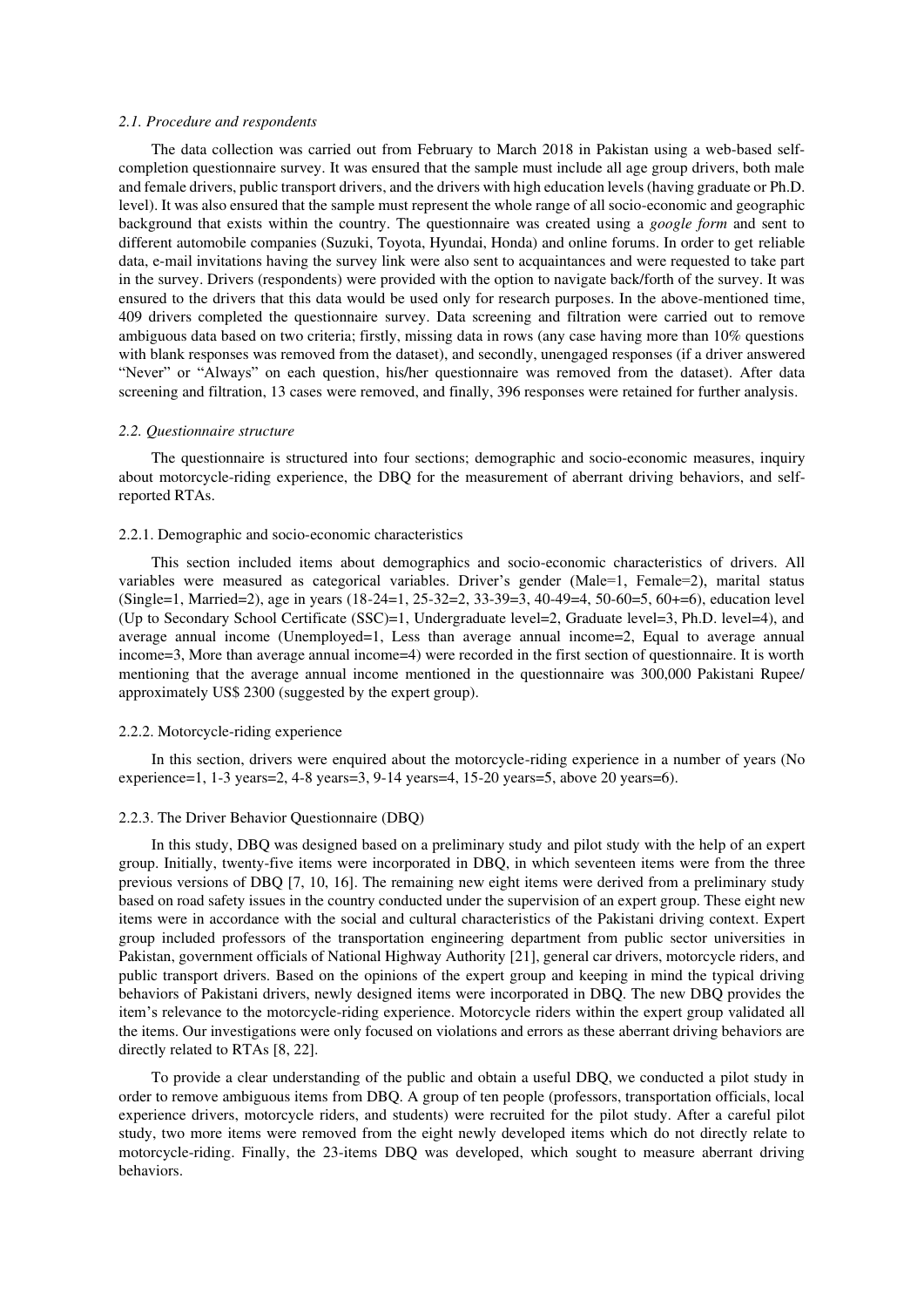To eliminate any chance of confusion or error, we recruited a group of thirty participants (students, vehicle drivers, motorcycle riders) on a trial basis and requested them to complete the questionnaire. No complaint was received at that time. Therefore, after a trial run, the link was opened for the public. Drivers were required to respond, how often they committed each of the twenty-three driving behaviors while driving vehicles, and report on a 5-point Likert scale (1= never, 2= hardly ever, 3= often, 4= frequently, 5= nearly all the times). The high score on any item indicates high aberrant driving behaviors/risk-loving behaviors and vice versa.

#### 2.2.4. Self-reported RTAs

 Drivers were required to respond the history of RTAs in the last three years. A substantial debate can be found in the literature that DBQ has been used as a predictor of RTAs, but there are different opinions of researchers on its predictive ability. The relation between DBQ responses and RTAs is an artifact of common method variance and social interest biases [23]. It was also demonstrated that the self-report of RTAs involvement history could be the systematic bias that may alter the correlations between driving behaviors and RTAs involvement. In order to reduce inadequacies and complications arise due to the above-mentioned conflicts, we modified the question and made it more simple: have you ever involved in RTAs in the last three years or not? The response was then recoded into a dichotomous variable (No=0, Yes=1) for subsequent analysis. The high proportion of drivers involved in RTAs in the previous year depicts the road safety concerns of Pakistani drivers.

#### *2.3. Statistical Analysis*

 The validity of the questionnaire is an essential requirement to achieve reliable statistical results. Kaiser-Meyer-Olkin (KMO) and Barlett's test of sphericity are used to determine the validity of the data. The valid value of KMO (0.798) and the significant result of Bartlett's test of sphericity revealed that the data is suitable for principal component analysis. To determine the dimensional structure of the sample, principal component analysis with varimax rotation and number of iterations were employed on the newly designed 23-items DBQ data. Factor loadings less than 0.4 were omitted to retain factors. All extraction communalities were restricted to greater than 0.5 [24]. Eigenvalue greater than 1 (Kaiser rule) [25], and Scree cut-off points [26] rules were followed to retain the number of factors. The analysis generated a six-factor solution through the Kaiser rule. An inspection of the scree plot revealed a clear break after the third factor. Finally, a three-factor solution was retained from scree cut-off points that provide a vivid picture of aberrant driving behaviors among Pakistani drivers. Cronbach's alpha was calculated to investigate the internal consistency and reliability of the scale. Spearman bivariate correlation analysis was conducted to explore the correlations among motorcycle-riding experience, demographic and socio-economic variables, and aberrant driving behaviors. In this study, all the variables are categorical; therefore, the PO model is used to investigate the influence of motorcycle-riding experience on aberrant driving behaviors. In the PO model, aberrant driving behaviors are introduced as dependent variables (DVs), whereas motorcycle-riding experience, as well as demographic and socio-economic variables, were used as independent variables (IVs). DVs and IVs were introduced in the PO model in two different layers to investigate the effect of motorcycle-riding experience on aberrant driving behaviors. In the first layer, only the motorcycle-riding experience was introduced in the PO model as IV to predict the DVs. The basic idea for incorporating motorcycle-riding experience into the model separately to investigate the sole contribution of motorcycle-riding experience, without the influence of demographic and socio-economic variables on aberrant driving behaviors (DVs). In the second layer, all IVs (motorcycle-riding experience as well as demographic and socio-economic variables) were introduced simultaneously to conclude the influence of these IVs on DVs. Lastly, binary logistic regression was employed to investigate the effects of motorcycleriding experience and aberrant driving behaviors on RTAs. All the statistical analysis is carried out using SPSS 25.0.

#### **3. Results**

#### *3.1. Characteristics of the sample*

 The univariate descriptive analysis was performed to depict characteristics of the sample, which indicated several prominent demographic and socio-economic as well as behavioral characteristics of Pakistani drivers (Table 1). The results show that the majority of drivers were male (80.6%), and a little proportion was female (19.4%). However, according to census data of Pakistan, the proportion of the male and female population is 51.23% versus 48.77% [27]. This variation in the sample might be attributed to the fact that females are very less in number as compared to males. The age of most of the drivers (82.3%) in our sample lay in the range of 18-32 years. The sample was dominated by a majority of drivers having undergraduate education level (67.7%).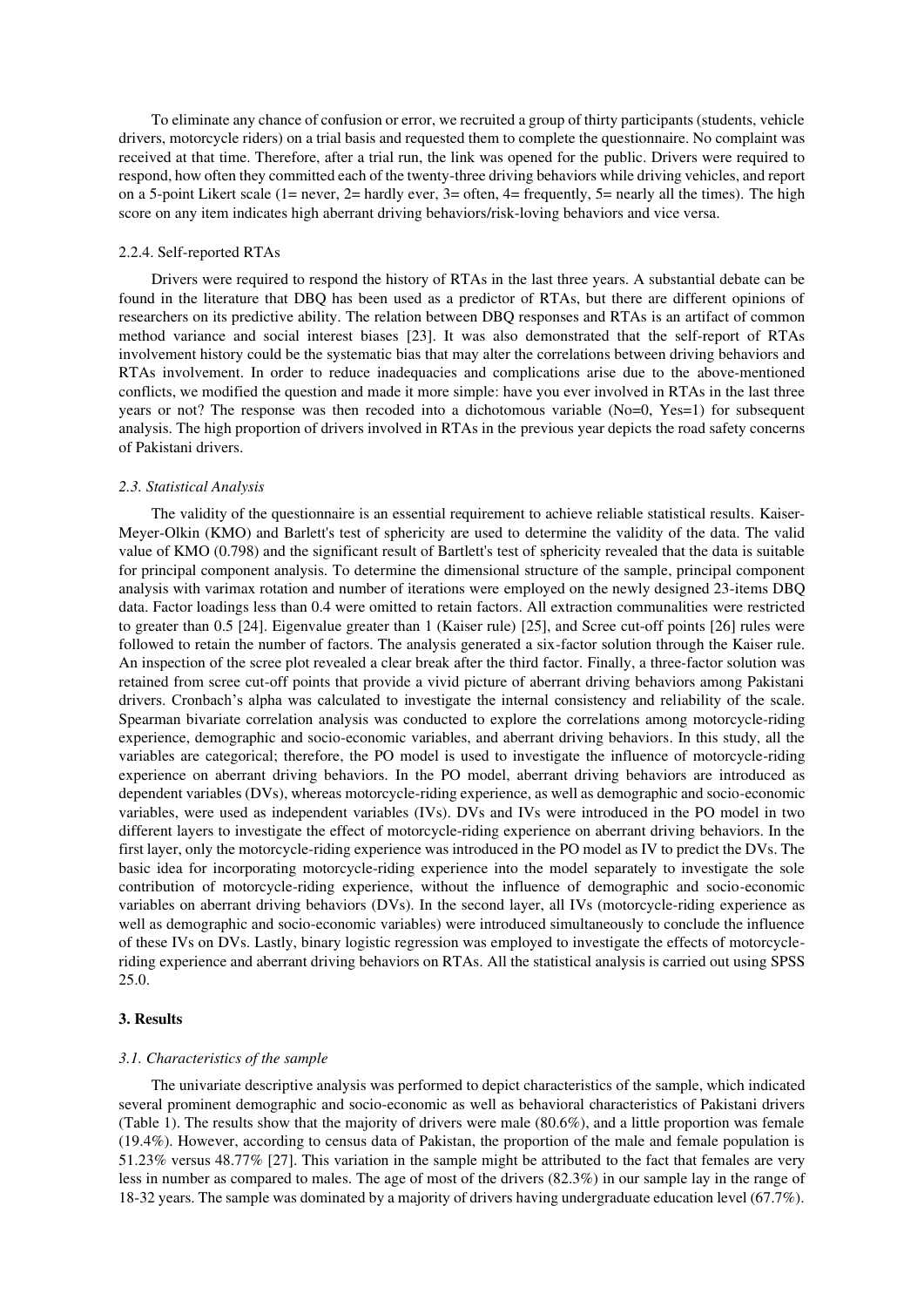However, overall, people having undergraduate education within Pakistan is only 28.64%, according to the census data of Pakistan [27]. This might be attributed to survey hosting facilities, which favors only highly educated people. More than 70% of drivers reported that they are either unemployed or getting less income as compared to average annual income. Furthermore, the results also indicated that 61.4% of drivers were having past motorcycle-riding experience. Public transport drivers are inadequately educated in Pakistan and mostly unaware of the internet, so it was not possible to expect a large population of public transport drivers in our sample. Overall, the sample is dominated by young unmarried male drivers having age between 18 to 39 years with education level up to undergraduate.

| Variables                               | Categories                          | Percentages (%) |
|-----------------------------------------|-------------------------------------|-----------------|
|                                         | $>60$                               | 2.3             |
|                                         | $50 - 60$                           | 2.3             |
|                                         | 40-49                               | 3.5             |
| Age groups (Number of years)            | 33-39                               | 9.8             |
|                                         | 25-32                               | 36.6            |
|                                         | 18-24                               | 45.5            |
|                                         | PhD                                 | 6.1             |
|                                         | Graduate                            | 23.5            |
| <b>Education</b> level                  | Undergraduate                       | 67.7            |
|                                         | Under SSC                           | 2.8             |
|                                         | Married                             | 35.4            |
| Marital status                          | Unmarried/Single                    | 64.6            |
|                                         | More than the average annual income | 8.3             |
|                                         | Equal to the average annual income  | 20.7            |
|                                         | Less than the average annual income | 51.3            |
| Average annual income                   | Unemployed                          | 19.7            |
|                                         | $>20$                               | 2.8             |
|                                         | 15-20                               | 5.1             |
|                                         | $9-14$                              | 14.9            |
| Motorcycle-riding experience (Number of | $4 - 8$                             | 25.3            |
| years)                                  | $1 - 3$                             | 13.4            |
|                                         | No experience                       | 38.6            |

Table 1. Sample composition by various characteristics

#### *3.2. Aberrant driving behaviors*

 In this study, the three-factor solution provides a vivid picture of the aberrant driving behaviors among Pakistani drivers (Table 2). Each factor was given a name that reflects the dominating contributing items to this behavior.

The first factor was "self-willed violations/errors" which contains five items and accounts 12.534% variance with moderate internal consistency. Items with the highest loading within this factor were a mixture of violations and errors. Only one item; "drive with only 'half-an-eye' on the road while looking at a map, changing a cassette" within this factor came from the Manchester DBQ [7], and the remaining four items were from the previous study conducted in China [10]. These items consist of high-risk violations and affected by self-willingness, along with errors.

The second new factor, "distracted violations" contains five violations items. One item within this factor came from the previous DBQ conducted in Pakistan [16]. The other four items were from our newly designed items, which were in accordance with the local Pakistani cultural environment. These items were incorporated in the current DBQ from a preliminary study in which interviewees suggested that these are the most common behaviors observed in Pakistan such as, "distraction in driving by using the phone" and "distraction in driving while talk with other passengers" and "distraction in driving while drinking water." This factor accounts for 11.992% of the variance and with moderate internal consistency. Due to high loading (0.624) of the item, i.e., "how often do you use a status profile or personal connection to get rid of fines, penalties," falls in distracted violations. Other, all items in this factor were violations caused by distraction.

The third factor, "risky violations/errors" have 8.928% of the variance with moderate internal consistency. Within this factor, three items were extracted, and most were violations that cause risk to the driver himself as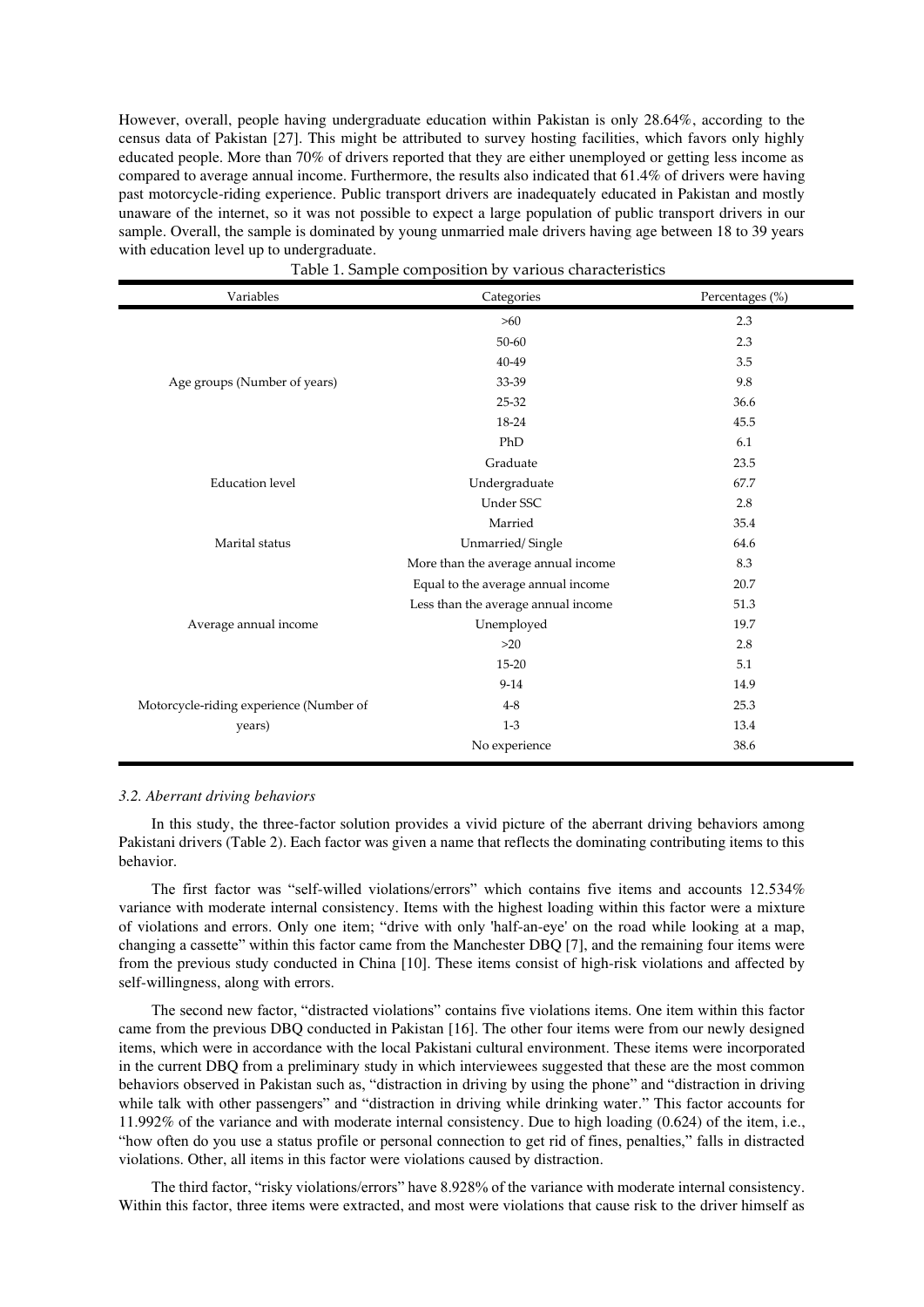well as for other drivers. This factor includes items from Manchester DBQ [7], which consists of violations and errors involving risk to some extent. Self-willed violations/errors and risky violations/errors look similar, containing a combination of violations and errors, but the severity of risk could be the differentiating aspect between these two.

| Extracted<br>Factors | Item No                                                                                                  | Factor1<br>$\alpha = .679$ | Factor 2<br>$\alpha = 643$ | Factor 3<br>$\alpha = 501$ |
|----------------------|----------------------------------------------------------------------------------------------------------|----------------------------|----------------------------|----------------------------|
|                      | 10**. Drive fast when in a bad mood.                                                                     | .748                       |                            |                            |
| Self-willed          | 8 <sup>**</sup> . Drive fast to pass a yellow light turning to red                                       | .596                       |                            |                            |
| violations/errors    | 9 <sup>**</sup> Distracted, misjudge interval and narrowly miss collision                                | .593                       |                            |                            |
|                      | 11** Fail to notice a pedestrian crossings                                                               | .563                       |                            |                            |
|                      | 4* Drive with "half-an-eye" on the road while looking at a map, changing a cassette, or radio            | .475                       |                            |                            |
|                      | channel.                                                                                                 |                            |                            |                            |
|                      | 19**** Get distracted when using a mobile phone while driving?                                           |                            | .658                       |                            |
|                      | 18****. Get distracted when drinking water while driving                                                 |                            | .652                       |                            |
| Distracted           | 16*** Use status profile or personal connection to get rid of fines, penalties,                          |                            | .624                       |                            |
| violations           | 20**** Get distracted when talking with passengers while driving                                         |                            | .573                       |                            |
|                      | 21****. Forget to apply hand brake when parking the vehicle.                                             |                            | .501                       |                            |
| Risky                | 3*. Take a chance and cross on lights that have turned left.                                             |                            |                            | .762                       |
| violations/errors    | 5*. Deliberately disregard the speed limit late at night or very early in the morning.                   |                            |                            | .531                       |
|                      | 2 <sup>*</sup> . Lost in thought and forget that lights are full beams until flashed by other motorists. |                            |                            | .505                       |

#### Table 2. Factor analysis and reliability analysis of DBQ items

(Extraction method: Varimax, Principal Components Analysis), Rotation converged in 6 iterations. (\*) Items from [7], (\*\*) items from [10], (\*\*\*) items from [16], (\*\*\*\*) newly inducted items designed in this study.

#### *3.3. Spearman correlations between DBQ factors and study's variables*

Spearman's bivariate correlation coefficients showed that self-willed violations/errors (r (396) = .754, p  $>0.01$ , distracted violations (r (396) = .735, p  $>0.01$ ), and risky violations/errors (r (396) = .634, p  $>0.01$ ) were significantly associated with the total DBQ score. Higher-income was associated with less reported distracted violations (r (396) = -.143, p >.01) and less risky violations/errors (r (396) = -.165, p >.01). Single/ unmarried drivers were more likely to report distracted violations (r  $(396) = .175$ , p  $> 0.01$ ) and risky violations/errors (r  $(396) = .153$ , p >.01) than married drivers. Males were more likely to report distracted violations as compared to female (r  $(396) = .194$ , p  $> 0.01$ ). Drivers having high education level were reported less self-willed violations/errors (r  $(396) = -0.175$ , p  $> 0.01$ ), distracted violations (r  $(396) = -0.108$ , p  $> 0.05$ ), and risky violations/errors ( $r(396) = -0.144$ ,  $p > 0.01$ ). The significant correlations among all scales shows that the new DBQ has a good content validity. In this study, no multiple correlations with sufficient magnitude  $(> 0.7)$  are achieved which has the potential to affect regression estimates adversely. This advocates that there is no collinearity issue in this sample.

Table 3. Spearman's bivariate correlation analysis between DBQ factors and study's variables<sup>a</sup>

| Variables                        |           | $\overline{2}$ | 3          | 4          | 5        | 6         | 7        | 8       | 9 |
|----------------------------------|-----------|----------------|------------|------------|----------|-----------|----------|---------|---|
| 1. Self-willed violations/errors |           |                |            |            |          |           |          |         |   |
| 2. Distracted violations         | $.377**$  | -              |            |            |          |           |          |         |   |
| 3. Risky violations/errors       | .445**    | $.351**$       |            |            |          |           |          |         |   |
| 4. DBO score                     | .754**    | .735**         | $.634**$   |            |          |           |          |         |   |
| 5. Income                        | $-.085$   | $-.143**$      | $-.165$ ** | $-.155$ ** |          |           |          |         |   |
| 6. Marital status                | .028      | $.175**$       | $.153**$   | $.178*$    | $-433*$  | -         |          |         |   |
| 7. Gender                        | .021      | $.194**$       | $-.024$    | .075       | $-.053$  | .016      | -        |         |   |
| 8. Education                     | $-.175**$ | $-.108**$      | $-144$ **  | $-.154$    | $.698**$ | $-.338**$ | $-.070$  | $\cdot$ |   |
| 9. Motorcycle-riding experience  | .035      | $-.157**$      | .004       | $-.075$    | .025     | $-.135**$ | $.150**$ | .049    |   |

\*Correlation is significant at 0.05 level (1-tailed)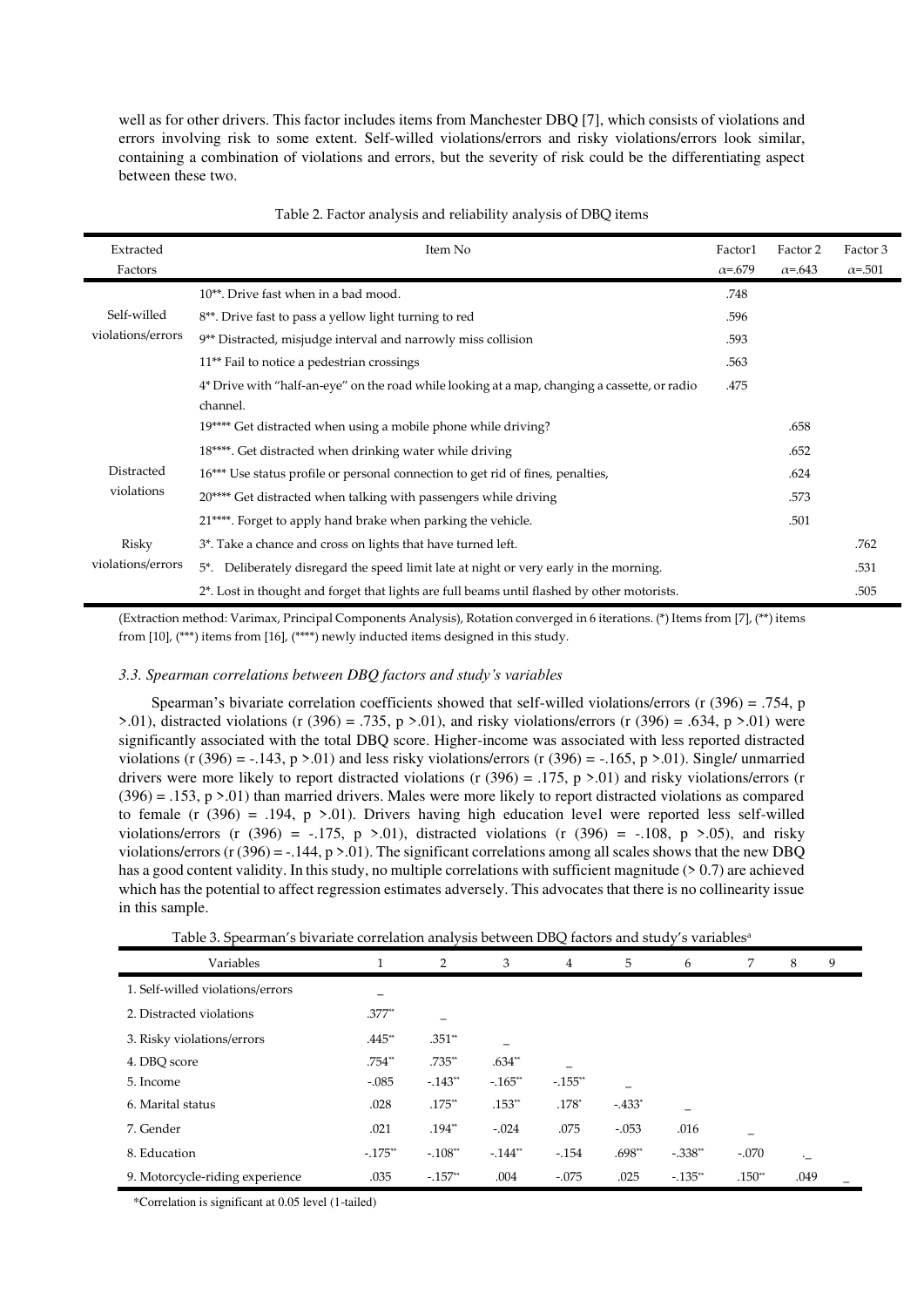\*\*Correlation is significant at 0.01 level (2-tailed)

<sup>a</sup>Variables used in this study, such as demographic and socio-economic variables and motorcycle-riding experience.

#### *3.4. Predictors of aberrant driving behavior by PO model*

 In this section, the PO model was employed to quantitatively explore the effects of motorcycle-riding experience and demographics as well as socio-economic variables in causing aberrant driving behaviors. PO model is commonly named as a cumulative odds model [28], which is used for the analysis of categorical data in the regression analysis. In the PO model, each of the three extracted aberrant driving behaviors (DBQ dimensions) was predicted by motorcycle-riding experience as well as different demographic and socioeconomic variables. Table 4 portrays the variables involved in the PO model and the nature of these variables.

| Variable Name                 | DV/IV | Valid Range                                                                                                              | Variable type |
|-------------------------------|-------|--------------------------------------------------------------------------------------------------------------------------|---------------|
| Self-willed violations/errors | DV    | Never, Hardly ever, Often, Frequently, Nearly<br>all the time                                                            | Ordinal       |
| Distracted violations         | DV    | Never, Hardly ever, Often, Frequently, Nearly<br>all the time                                                            | Ordinal       |
| Risky violations/errors       | DV    | Never, Hardly ever, Often, Frequently, Nearly<br>all the time                                                            | Ordinal       |
| Gender                        | IV    | Male, Female                                                                                                             | Nominal       |
| Marital status                | IV    | Single, Married                                                                                                          | Nominal       |
| Education                     | IV    | Up to Secondary School Certificate (SSC),<br>Undergraduate level, Graduate level, Ph.D. level                            | Ordinal       |
| Age (Number of years)         | IV    | $\langle 18, 18-24, 25-32, 33-39, 40-49, 50-60, \rangle$                                                                 | Ordinal       |
| Income                        | IV    | Unemployed, Less than average annual income,<br>Equal to average annual income, higher than the<br>average annual income | Ordinal       |
| Motorcycle-riding experience  | IV    | No exp, 1-3, 4-8, 9-14, 15-20, +20                                                                                       | Ordinal       |

#### Table 4. Variables involved in model

3.4.1. Layer-1: Prediction of aberrant driving behaviors (DVs) based on motorcycle-riding experience (IV):

 To facilitate interpretation, we reported only significant results in this section. Table 5 presents the results of fitting the PO model accounting for motorcycle-riding experience predicting aberrant driving behaviors. It is revealed that motorcycle-riding experience had a significant effect on distracted violations (Model *X* <sup>2</sup>=20.083, p<0.01). Drivers having no motorcycle-riding experience ( $\beta$ =2.571, OR=13.07, p<.01) were found to be more involved in distracted violations as compared to drivers with motorcycle-riding experience over 20 years. Drivers having experience of 1-3 years in motorcycle-riding (β=1.734, OR=5.66, p<.01) are also more involved in distracted violations as compared to drivers with motorcycle-riding experience over 20 years. By comparing the drivers having no or little motorcycle-riding experience, the results showed that drivers without motorcycleriding experience were more likely to commit distracted violations as compared to drivers having less riding experience. However, as the driver getting more experience in motorcycle-riding, the distracted violation increases. The results further reveal that motorcycle-riding experience is not found to be a significant predictor of self-willed violations/errors and risky violations/errors.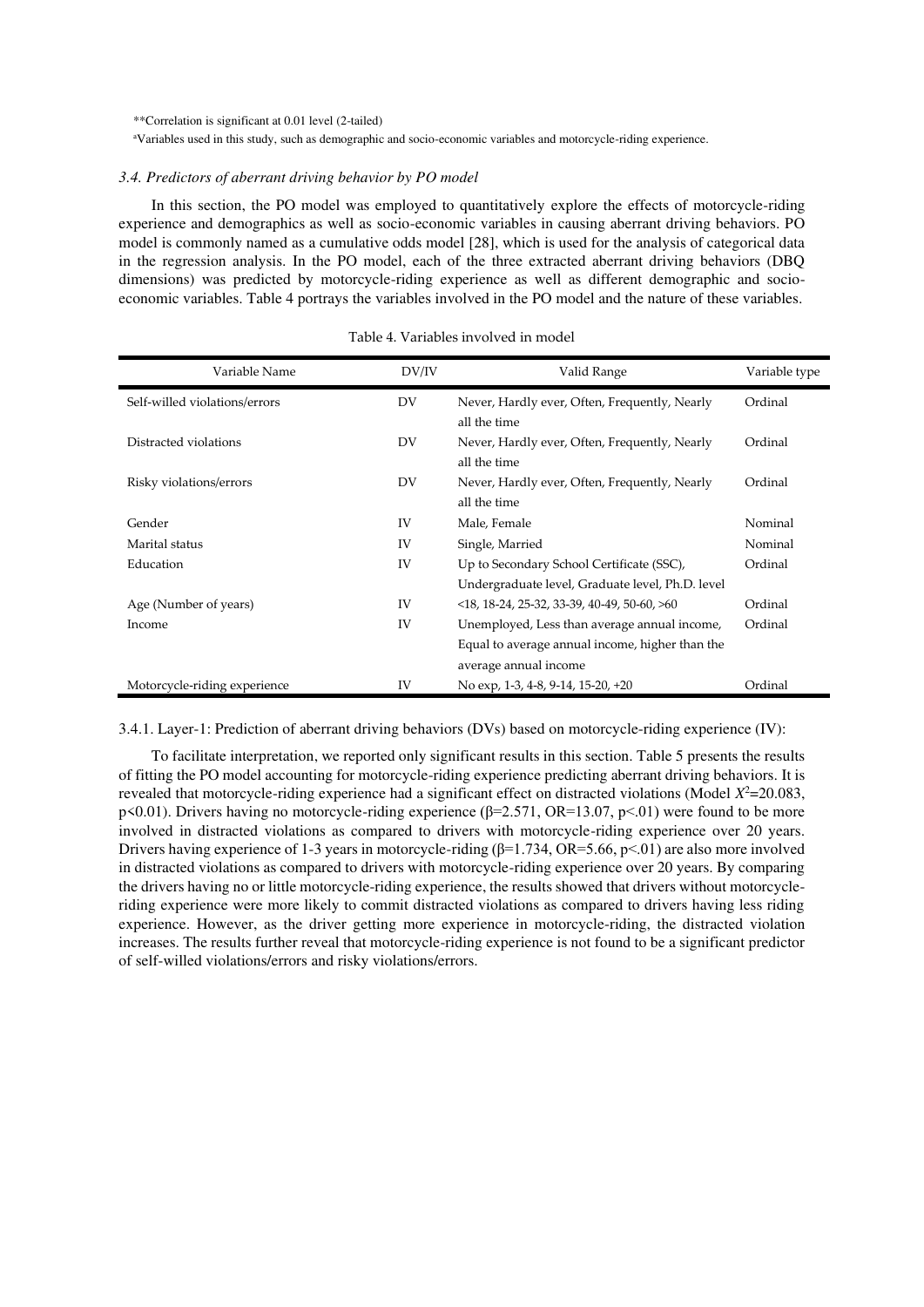| Variable                                         | B                          | SE.  | Wald   | p    | OR.   |       | 95% C.I |
|--------------------------------------------------|----------------------------|------|--------|------|-------|-------|---------|
|                                                  |                            |      |        |      |       | Lower | Upper   |
|                                                  |                            |      |        |      |       | bound | bound   |
| Self-willed violations/errors<br>Not significant |                            |      |        |      |       |       |         |
| Distracted violations                            | Chi-square= 20.083, p<0.01 |      |        |      |       |       |         |
| Motorcycle-riding experience (No experience)     | 2.571                      | .633 | 16.502 | .000 | 13.07 | 1.330 | 3.811   |
| Motorcycle-riding experience (1-3)               | 1.734                      | .667 | 6.749  | .009 | 5.66  | .426  | 3.042   |
| Motorcycle-riding experience (4-8)               | 2.011                      | .640 | 9.887  | .002 | 7.47  | .758  | 3.265   |
| Motorcycle-riding experience (9-14)              | 2.050                      | .664 | 9.547  | .002 | 7.76  | .750  | 3.351   |
| Motorcycle-riding experience (15-20)             | 2.403                      | .762 | 9.935  | .002 | 11.05 | .909  | 3.897   |
| Motorcycle-riding experience (+20)               | $()^a$                     |      |        |      |       |       |         |
| <b>Risky violations/errors</b>                   | Not significant            |      |        |      |       |       |         |

Table 5. Prediction of aberrant driving behaviors based on the motorcycle-riding experience (years)

a= this parameter is set to zero because it is redundant, O.R= Odds ratio, C.I.= confidence interval.

3.4.2. Layer 2: Prediction of aberrant driving behaviors (DVs) based on motorcycle-riding experience as well as demographic and socio-economic variables (IVs):

 In layer 2, the PO model was employed against each of the DVs, i.e., self-willed violations/errors, distracted violations, and risky violations/errors. It is found that the PO model could not reach significant values when self-willed violations/errors were introduced as DVs, and motorcycle-riding experience, as well as demographic and socio-economic variables, were introduced as IVs.

 Table 6 presents the results of the PO model employed against distracted violations (DV) and all other DVs (Model  $X^2$ =47.039, p<0.01). These results are in line with the results obtained from the first layer of the PO model in which the same pattern of distracted violations was examined. The result might be biased due to small proportions of drivers having motorcycle-riding experience for more than 20 years (2.8%). The results reveal that males are less involved in distracted violations as compared to females (β=-.631, OR=0.53, p <.05). In addition to that, the results of the model portray that married drivers are less involved in distracted violations as compared to single/unmarried drivers (β=-.564, OR=0.56, p<.05). Drivers having age (25-32) years are more likely to be involved in distracted violations as compared to other drivers.

| Variable                                     | B                          | SE.   | Wald   | $\mathbf{P}$ | OR.   |          | 95% C.I |
|----------------------------------------------|----------------------------|-------|--------|--------------|-------|----------|---------|
|                                              |                            |       |        |              |       | Lower    | Upper   |
|                                              |                            |       |        |              |       | bound    | bound   |
| Distracted violations                        | Chi-square= 47.039, p=.000 |       |        |              |       |          |         |
| Motorcycle-riding experience (No experience) | 2.347                      | .710  | 10.938 | .001         | 10.45 | .956     | 3.738   |
| Motorcycle-riding experience (1-3)           | 1.513                      | .742  | 4.180  | .041         | 4.54  | .059     | 2.966   |
| Motorcycle-riding experience (4-8)           | 1.892                      | .714  | 7.019  | .008         | 6.63  | .492     | 3.291   |
| Motorcycle-riding experience (9-14)          | 1.951                      | .733  | 7.082  | .008         | 7.03  | .514     | 3.387   |
| Motorcycle-riding experience (15-20)         | 2.443                      | 832   | 8.614  | .003         | 11.50 | .892     | 4.075   |
| Motorcycle-riding experience (+20)           | () <sup>a</sup>            |       |        |              |       |          |         |
| Gender (Male)                                | $-.631$                    | .281  | 5.035  | .025         | 0.53  | $-1.183$ | $-.080$ |
| Gender (Female)                              | $\int$ a                   |       |        |              |       |          |         |
| Marital status (Married)                     | $-564$                     | .287  | 3.856  | .05          | 0.56  | $-1.127$ | $-.001$ |
| Marital status (Single)                      | $\int$ a                   |       |        |              |       |          |         |
| Age (25-32)                                  | $-1.514$                   | .71   | 4.463  | .035         | 0.22  | $-2.198$ | $-.109$ |
| Age (33-39)                                  | $-1.855$                   | .777  | 5.701  | .017         | 0.15  | $-3.378$ | $-332$  |
| Age (50-60)                                  | $-2.755$                   | 1.006 | 7.499  | .006         | 0.06  | $-4.728$ | -.783   |
| Age $(+60)$                                  | $\int$ a                   |       |        |              |       |          |         |
|                                              |                            |       |        |              |       |          |         |

Table 6. Predictors of distracted violations

a= this parameter is set to zero because it is redundant, O.R= Odds ratio, C.I= confidence interval.

 Table 7 presents the results of the PO model employed between risky violations/errors (DV) and all IVs (Model  $X^2$ =32.120, p<0.01). Income was found to be the only significant predictor of risky violations/errors.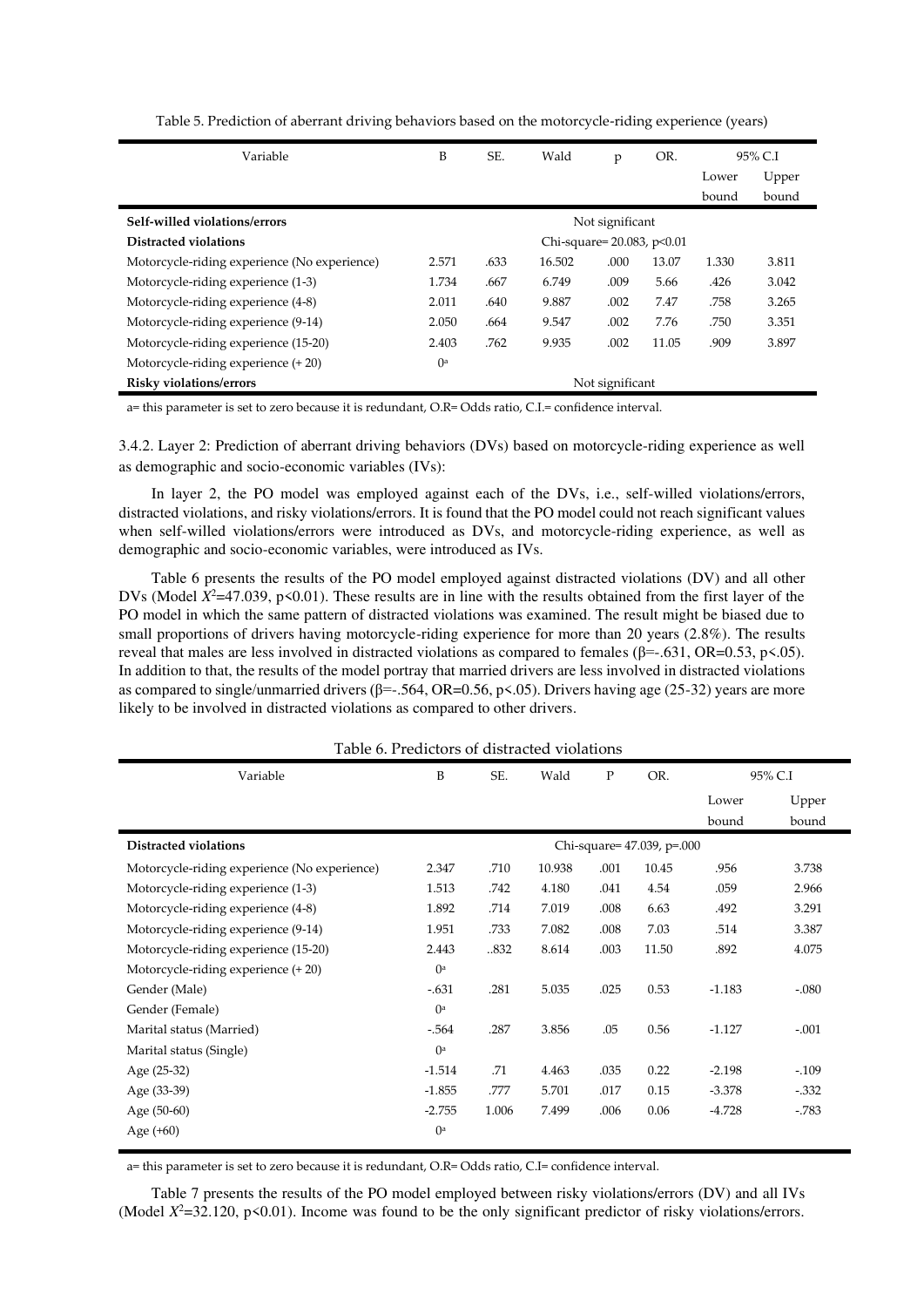Unemployed drivers  $(\beta=1.224, \text{OR} = 3.40, \text{p} < .05)$  are found to be more involved in risky violations/errors than drivers having more than the average annual income. On the other hand, drivers with a higher income show less risky violations/errors. However, results in the PO model could not reach reached significant values with motorcycle-riding experience and other demographic and socio-economic variables like gender, marital status, and education level.

| $10010 + 110010010011101$                    |                                 |      |       |      |      |       |         |
|----------------------------------------------|---------------------------------|------|-------|------|------|-------|---------|
| Variable                                     | B                               | SE.  | Wald  | Р    | OR.  |       | 95% C.I |
|                                              |                                 |      |       |      |      | Lower | Upper   |
|                                              |                                 |      |       |      |      | bound | bound   |
| <b>Risky violations/errors</b>               | Chi-square= $32.120$ , $p<0.05$ |      |       |      |      |       |         |
| Income (Unemployed)                          | 1.224                           | .564 | 4.711 | .030 | 3.40 | .119  | 2.329   |
| Income (Equal to the average annual income)  | 1.026                           | .497 | 4.266 | .039 | 2.78 | .052  | 2.000   |
| Income (More than the average annual income) | $\mathbf{0}^{\mathrm{a}}$       |      |       |      |      |       |         |

|  | Table 7. Predictors of risky violations/errors |  |  |
|--|------------------------------------------------|--|--|
|  |                                                |  |  |

a= this parameter is set to zero because it is redundant, O.R= Odds ratio, C.I= confidence interval.

#### *3.5. Predictors of self-reported RTAs by the binary logistic regression model*

The theme of this section is to explore the effects of motorcycle-riding experience and aberrant driving behaviors on the self-reported RTAs. The effect of demographic and socio-economic variables on self-reported RTAs is also investigated. For this purpose, drivers in this sample are divided into two different categories; one with drivers who were involved in RTAs in the last three years and others who were never involved in RTAs in the last three years. A binary logistic regression model is applied to the sample by inserting involved and not involved in RTAs as DVs and aberrant driving behaviors as IVs. DVs coding in the binary logistic regression model is no=0 and yes=1.

 In stage 1 of the binary logistic regression model, the aberrant driving behaviors are put together to quantify the impact on RTAs involvement (Table 8). Distracted violations have a significant result of <.01, which demonstrates that this aberrant driving behavior is the predictor of RTAs. The results reveal that distracted violations have a significant relationship with RTAs involvement (Table 8). In stage 2, all demographic and socio-economic variables, including aberrant driving behaviors were introduced as IVs (Table 8). It was found that income and distracted violations had a significant effect on RTAs involvement. A one-unit increase in income decreased the probability of being involved in RTA by 71%. However, a one-unit increase in distracted violations increased the probability of being involved in RTA by 54%.

| Variable                                                      | B       | SE.  | Wald                                                                    | p     | EXP(B) |
|---------------------------------------------------------------|---------|------|-------------------------------------------------------------------------|-------|--------|
| RTAs involvement (criterion)                                  | $-.809$ | .109 | 55.262                                                                  | .000. | .445   |
| <b>Predictors=Aberrant driving behaviors</b>                  |         |      | Nagelkerke R <sup>2</sup> = .026, Model Chi-square=7.401, df=3, sig<.01 |       |        |
| Self-willed violations/errors<br>Not significant              |         |      |                                                                         |       |        |
| Distracted violations                                         | .381    | .192 | 3.593                                                                   | .047  | 1.463  |
| Risky violations/errors                                       |         |      | Not significant                                                         |       |        |
| driving<br>behaviors<br><b>Predictors=</b><br>Aberrant<br>and |         |      | Nagelkerke $R^2$ = .137, Model Chi-square=40.478, df=9, sig<.01         |       |        |
| demographic and socioeconomic characteristics                 |         |      |                                                                         |       |        |
| Income                                                        | $-709$  | .210 | 11.377                                                                  | .001  | .498   |
| Distracted violations                                         | .534    | .212 | 6.341                                                                   | .012  | 1.706  |

Table 8. Predictors of self-reported RTAs (Criterion= RTAs) (Predictor= all variables)

#### **4. Discussions and Conclusions**

 The current study aimed to investigate the effects of motorcycle-riding experience on aberrant driving behaviors (through the identified DBQ factors) and RTAs among Pakistani drivers. A substantial increase in RTAs involvement of drivers having previous motorcycle-riding experience in the past is the motivation behind this study. When these drivers start vehicle driving, the aberrant riding behaviors (due to past motorcycle-riding experience) already perceived in their mind resulted in aberrant driving behaviors. A potential explanation for such behaviors could be the aberrant riding behaviors of motorcycle riders such as speeding, running red lights, riding on the wrong side of the road, recklessly overtaking, and riding on sidewalks. This study concludes that drivers who had motorcycle-riding experience are found to be involved in aberrant driving behaviors. However,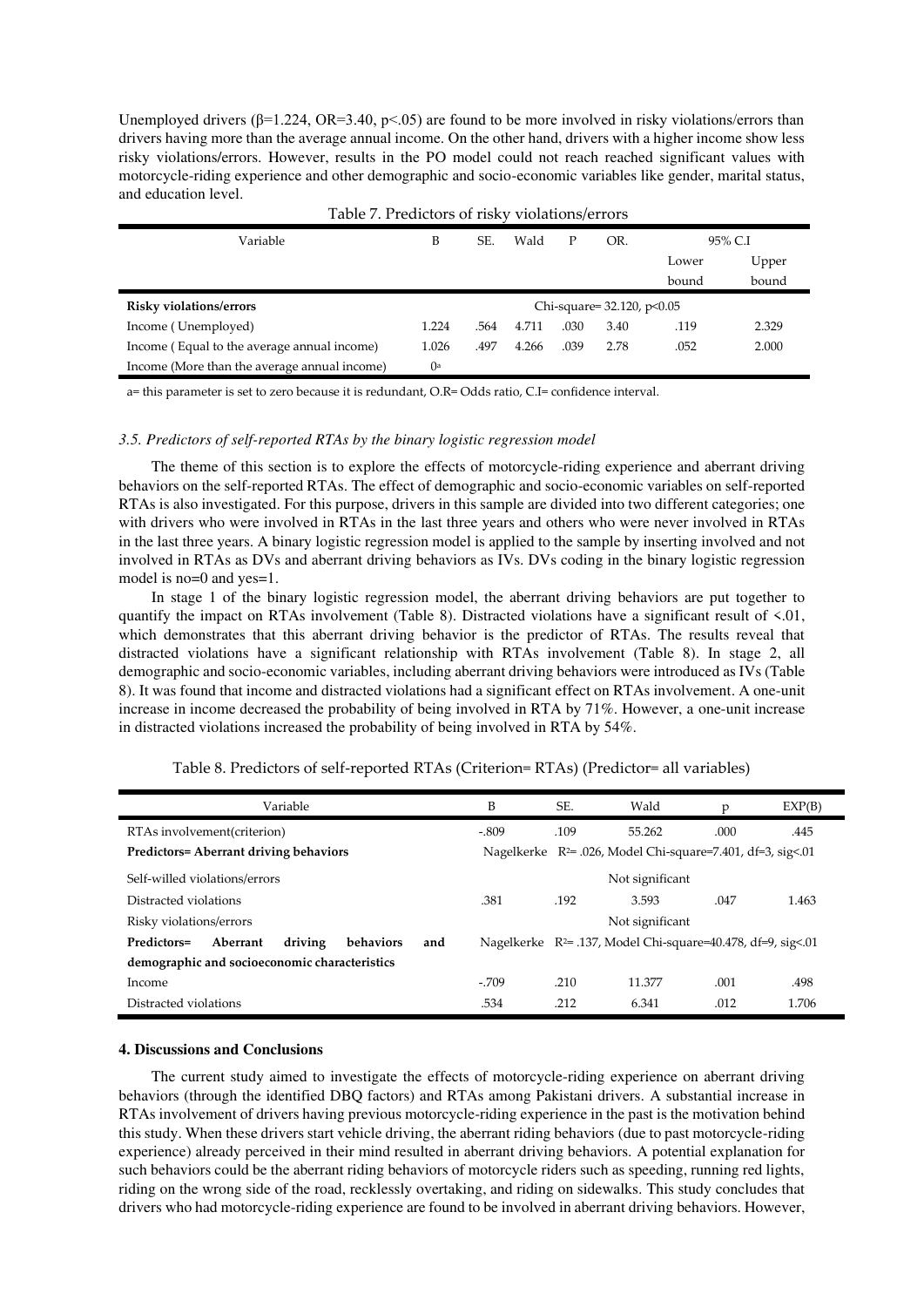no direct effect of motorcycle-riding experience on RTA was noticed in this study. There are many studies found in the literature which conclude driving experience as a significant predictor of aberrant driving behaviors [14]. However, we are not familiar with any study in which the effects of motorcycle-riding experience on aberrant driving behaviors of vehicle driving is examined. Therefore, this study is among the first to examine this effect.

 The aberrant driving behaviors of Pakistani drivers are also identified in this sample. The study explored a three-factor solution of aberrant driving behaviors; self-willed violations/errors, distracted violation, and risky violations/errors. This study is not in line with some studies in which a four-factor solution [29, 30], five-factor solution [10], and a six-factor solution [31] were explored. However, this study is in accordance with the previously conducted studies in which authors concluded a three-factor solution [7, 8, 22, 32] of aberrant driving behaviors. A high percentage of variations enlightened by the three-factor solution supports the use of the DBQ, which can be used as a measure of aberrant driving behaviors of Pakistani drivers. This study is the continuation of the previous research conducted in Pakistan [16], which was only based on violations. However, this study focused on both violations and errors. Notably, the newly designed 23-items DBQ could be altered to imitate characteristics of driver's community having the motorcycle-riding experience where deployed. In this DBQ, it is also found that out of the five most committed behaviors, three items are newly inducted items based on the observations of the expert group recruited for the preliminary study. Therefore, this paper demonstrates the utilization of this proposed DBQ in the future where similar driving conditions exist.

One of the aims of this study was to investigate the effects of motorcycle-riding experience on RTAs involvement in Pakistani sample. Surprisingly, the motorcycle-riding experience was not found to be a significant predictor of RTAs. However, there might be some indirect relationship between motorcycle-riding experience and RTAs, which will be investigated in the future. A vast number of studies found in the literature which shows that aberrant driving behaviors predict RTAs [10, 11]. Therefore, each aberrant driving behavior was shown to RTAs involvement separately in the binary logistic regression model. Distracted violations were found to be significantly related to RTAs involvement, a result consistent with a wealth of studies [12]. The analysis of the paper elucidates that the risk of RTAs is increased considerably for drivers who involves in distracted violations, which is a new finding as this has never been considered in previous studies of aberrant driving behaviors. This study is the continuation of the previous research conducted in Pakistan [16], which was only based on violations. However, our study focused on both violations and errors. This finding is in accordance with the several previous studies in which a significant effect of violations on RTAs involvement was examined [33-35]. In contrast, self-willed violations/errors and risky violations/errors demonstrated no significant effects on RTAs involvement.

 Regarding demographic and socio-economic variables, the previous researches depicted that these variables could explain aberrant driving behaviors [7, 10, 36]. Male exhibits more violations than female and female commit more errors than male [7]. In this study, some demographic and socio-economic variables were also introduced along with motorcycle-riding experience in the PO model. Gender was found to be a significant predictor of distracted violations; this finding is in line with previous studies [37-39] but in contrary with the results of a recent study conducted in Pakistan, in which gender was not found to be a significant predictor of aberrant driving behaviors [16]. The reason might be due to the lesser number of female drivers on roads in the country and under-representativeness of female drivers (19.4%) in our sample. In this study, the age of the driver was found to be a significant predictor of distracted violations, which demonstrates that younger drivers are more involved in distracted violations. However, involvement in distracted violations decreases as age increases. The finding of this study is in line with the previous studies [36, 40] in which age was found to be significantly related to violations. There might be two reasons; one is the distraction factor which decreases with age and secondly due to the unequal representation of age groups of respondents in this study. The drivers having more than the average annual income are less likely to be involved in risky violations/errors. This finding is consistent with the previous study conducted in Pakistan [16] in which the authors concluded that the middleincome group drivers are more aggressive than other drivers. On the other hand, drivers with a higher income show less risky violations/errors. This result is also in line with the studies conducted in Iran and Israel, in which authors concluded that low-income drivers were related to more risky driving behaviors [41, 42].

 One of the main limitations of this study is the self-reported nature of the measurement instrument. For examining the driving behaviors, self-reported data are often considered due to cost-effectiveness. A vast literature has been found in which authors used the same technique [12]. However, it is believed that the study having self-reported nature might be biased. Therefore, we encourage to use some modern techniques such as driving simulator or naturalistic driving technique. Secondly, this DBQ is adopted for the first time in the country based on new items, so more research work is encouraged to validate it for Pakistan. Furthermore, online surveys and using a single data collection tool for a modeling perspective limited the inclusion of drivers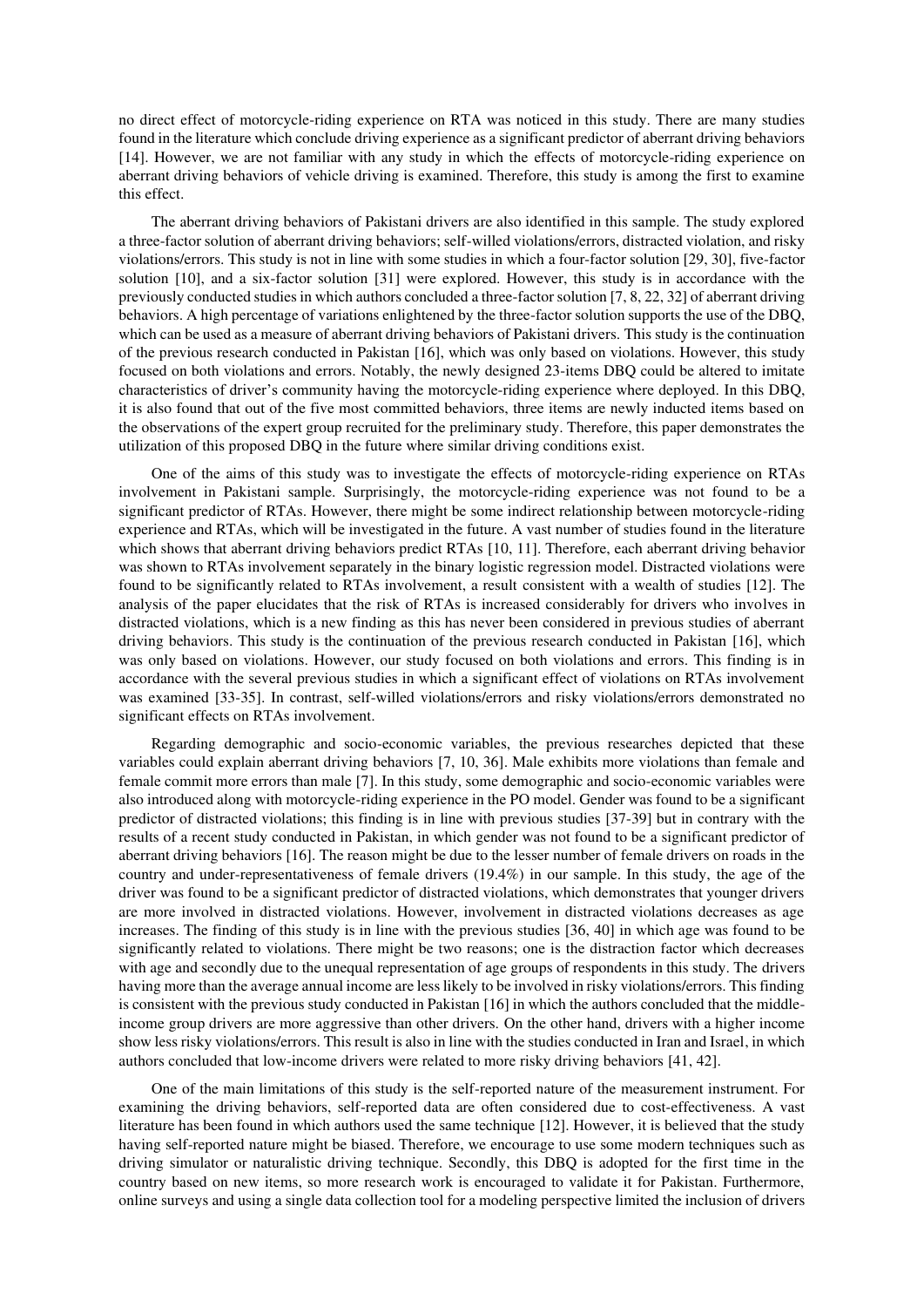that might have limited access to the internet as well as unaware of the internet and could contribute to the issue of common method bias [43]. Therefore the sample might not be representative of the general driving population of the whole country.

 Based on the findings of this study, it is recommended to explore the relationship between motorcycleriding experience and aberrant driving behaviors more deeply. This study advocates re-thinking the penalties and fines against each non-compliance of traffic law regarding motorcycle-riding as well as the vehicle driving in the country as followed in developed countries. In order to reduce RTAs in the country, the government officials and road safety regulating authorities of Pakistan should set strict rules and regulations according to international standards for motorcycle riders, so when they switch to vehicle driving, the road safety should be maintained. We hope that this study has helped shed some light on the connection between aberrant riding behavior of motorcycle rider and aberrant driving behaviors of vehicle drivers, and we encourage further research on this topic in the future.

## **5. Acknowledgment**

 We acknowledge the financial support from the National Natural Science Foundation of China (No. 51578319 and No.51778340).

| No             | Items                                                                                      | Mean | <b>SD</b> |
|----------------|--------------------------------------------------------------------------------------------|------|-----------|
| 22             | How often you do not slow on zebra crossing while driving vehicle                          | 3.03 | 1.24      |
| 8              | Drive fast to pass a yellow light turning to red*                                          | 2.66 | 1.10      |
| $\mathbf{1}$   | Check your speedometer and discover that you are unknowingly traveling faster than         | 2.66 | 1.12      |
|                | the legal limit.                                                                           |      |           |
| 19             | How often do you get distracted when you use a mobile phone while driving                  | 2.44 | .93       |
| 14             | How often do you use high beam lights during driving at night time in built-up areas       | 2.35 | 1.0       |
| 10             | Drive fast when in a bad mood.                                                             | 2.30 | 1.10      |
| $\overline{4}$ | Drive with only 'half-an-eye' on the road while looking at a map, changing a cassette or   | 2.27 | .96       |
|                | radio channel.                                                                             |      |           |
| 5              | Deliberately disregard the speed limits late at night or very early in the morning.        | 2.23 | 1.00      |
| 9              | Distracted, misjudge interval and narrowly miss collision                                  | 2.21 | .88       |
| 12             | How often do you manage to drive a vehicle with poor maintenance conditions?               | 2.14 | 1.00      |
| 15             | How often do you speed, blow the horn or overtake to get ahead of female drivers?*         | 2.08 | 1.07      |
| 6              | Forget which gear you are currently in and have to check with your hand.                   | 2.06 | 1.04      |
| 13             | How often you do not stop at the stop line while driving                                   | 2.03 | .95       |
| $\overline{2}$ | Lost in thought, you forget that your lights are on the full beam until 'flashed' by other | 2.02 | .91       |
|                | motorists                                                                                  |      |           |
| 20             | How often do you get distracted when you talk with passengers while driving                | 2.00 | .97       |
| 21             | How often do you forget to apply a handbrake while parking your car at a certain place?    | 1.92 | 1.03      |
| 18             | How often do you get distracted when you drink water in driving                            | 1.91 | .94       |
| 11             | Fail to notice a pedestrian crossing.                                                      | 1.88 | .95       |
| 16             | How often do you use your status profile or personal connections to get rid of fines,      | 1.84 | .96       |
|                | penalties                                                                                  |      |           |
| 3              | Take a chance and cross on lights that have turned red**                                   | 1.74 | .87       |
| 17             | How often do you not stop at the call of traffic police wardens?                           | 1.70 | 1.05      |
| 7              | Disregard Traffic Light                                                                    | 1.67 | .84       |

Appendix A: 23-items DBQ used in quantitative measuring to aberrant driving behaviors

\*This item is taken from a previous study conducted in Pakistan (Aggressive Violation No 13) [16]. From a cultural perspective, female drivers are not considered as a safe driver as compared to males. Furthermore, female drivers drive the vehicle very slowly due to a lack of confidence, which further reduces the traffic flow. For these reasons, it's a common practice in Pakistan that male drivers speed, blow the horn or overtake to get ahead of female drivers.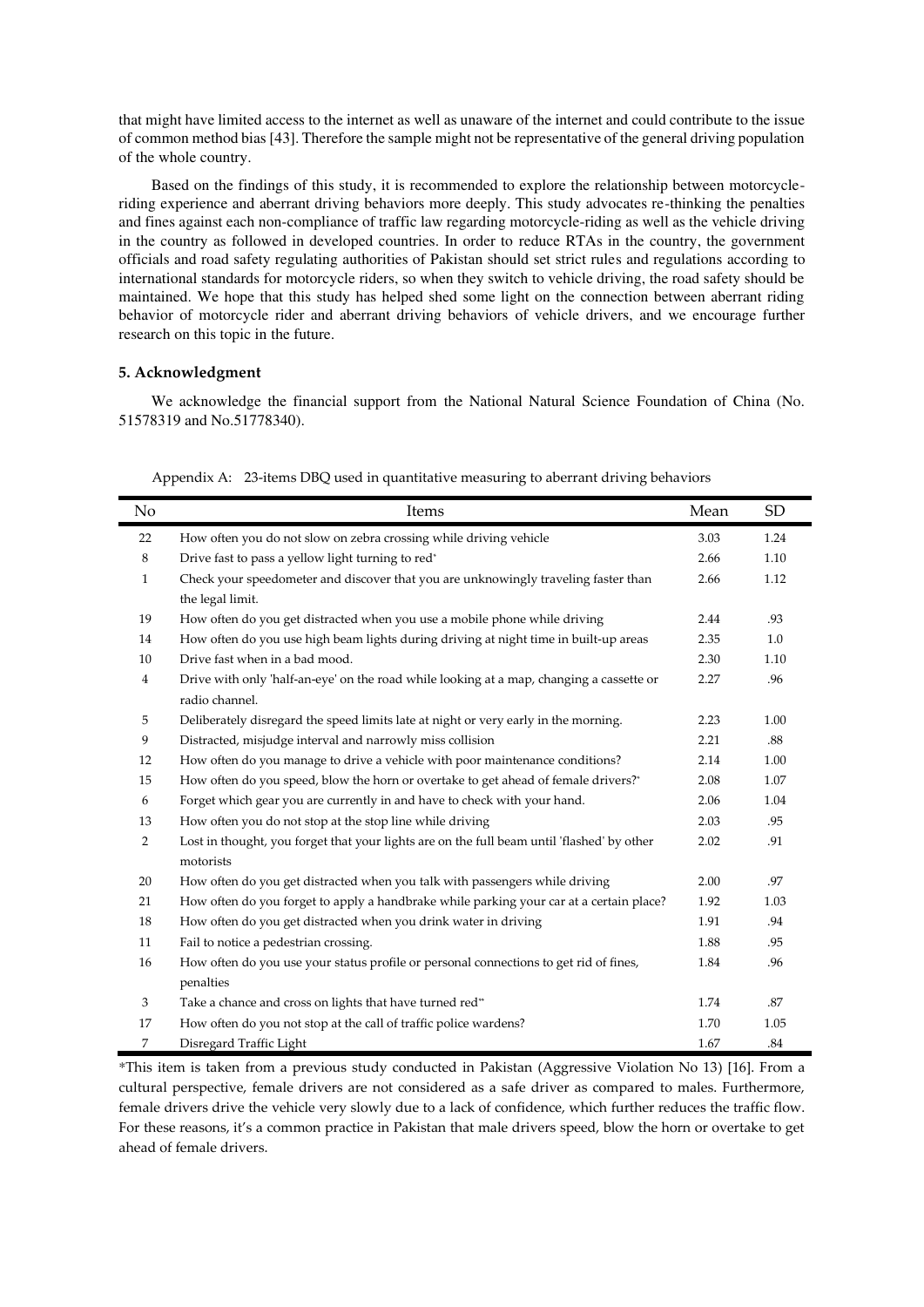### **References**

- 1. Broughton, B.J., I. Knight, B. Lawton, D. Lynam, P. Whitfield, O. Carsten and R. Allsop, *Road Safety Strategy Beyond 2010: A Scoping Study,Road Safety* 2009: Department for Transport, London.
- 2. WHO, *Global status report on road safety 2015*. 2015, World Health Organization: Geneva, Switzerland.
- 3. WHO, *Global status report on road safety 2018*, WH Organization, Editor. 2018, World Health Organization: Geneva, Switzerland.
- 4. Zhang, X., et al., *Basic Characteristics of Road Traffic Deaths in China.* Iranian journal of public health, 2013. **42**: p. 7-15.
- 5. Farooq, D., et al., *Analyzing the importance of driver behavior criteria related to road safety for different driving cultures.* International journal of environmental research and public health, 2020. **17**(6): p. 1893.
- 6. Evans, L., *The dominant role of driver behavior in traffic safety.* American Journal of Public Health, 1996. **86**(6): p. 784-786.
- 7. Reason, J., et al., *Errors and violations on the roads: a real distinction?* Ergonomics, 1990. **33**(10-11): p. 1315- 1332.
- 8. Parker, D., et al., *Behavioural characteristics and involvement in different types of traffic accident.* Accident Analysis & Prevention, 1995. **27**(4): p. 571-581.
- 9. Lawton, R., et al., *The role of affect in predicting social behaviors: The case of road traffic violations.* Journal of applied social psychology, 1997. **27**(14): p. 1258-1276.
- 10. Shi, J., et al., *Aberrant driving behaviors: A study of drivers in Beijing.* Accident Analysis & Prevention, 2010. **42**(4): p. 1031-1040.
- 11. Osafune, T., et al., *Analysis of Accident Risks from Driving Behaviors.* International Journal of Intelligent Transportation Systems Research, 2017. **15**(3): p. 192-202.
- 12. De Winter, J. and D. Dodou, *The Driver Behaviour Questionnaire as a predictor of accidents: A meta-analysis.* Journal of safety research, 2010. **41**(6): p. 463-470.
- 13. Wahlberg., A.A., P. Barraclough, and J. Freeman, *The Driver Behaviour Questionnaire as accident predictor; A methodological re-meta-analysis.* Journal of Safety Research, 2015. **55**: p. 185-212.
- 14. Mehdizadeh, M., A. Shariat-Mohaymany, and T. Nordfjaern, *Accident involvement among Iranian lorry drivers: Direct and indirect effects of background variables and aberrant driving behaviour.* Transportation Research Part F: Traffic Psychology and Behaviour, 2018. **58**: p. 39-55.
- 15. Downing, A.J., Baguley, C. J., & Hills, B. L. *Road safety in developing countries: An overview*. in *The nineteenth transport, highways and planning summer annual meeting.* . 1991. Brighten, UK: university of Sussex.
- 16. Batool, Z. and O. Carsten, *Self-reported dimensions of aberrant behaviours among drivers in Pakistan.* Transportation research part F: traffic psychology and behaviour, 2017. **47**: p. 176-186.
- 17. Hussain, M. and J. Shi, *Effects of proper driving training and driving license on aberrant driving behaviors of Pakistani drivers–A Proportional Odds approach.* Journal of Transportation Safety & Security, 2019: p. 1-19.
- 18. Dogar. *Traffic wardens fail to stop violations, accidents*. 2008 [cited 2008 December 03, 2008]; Available from: [https://www.thenews.com.pk/archive/print/149132-traffic-wardens-fail-to-stop-violations](https://www.thenews.com.pk/archive/print/149132-traffic-wardens-fail-to-stop-violations-accidents)[accidents.](https://www.thenews.com.pk/archive/print/149132-traffic-wardens-fail-to-stop-violations-accidents)
- 19. Holmes, A. *The top 5 cycling & motorcycling countries in the world*. 2017 [cited 2017 May 23, 2017]; Available from: [https://daliaresearch.com/blog-the-top-5-cycling-motorcycling-countries-in-the](https://daliaresearch.com/blog-the-top-5-cycling-motorcycling-countries-in-the-world/)[world/.](https://daliaresearch.com/blog-the-top-5-cycling-motorcycling-countries-in-the-world/)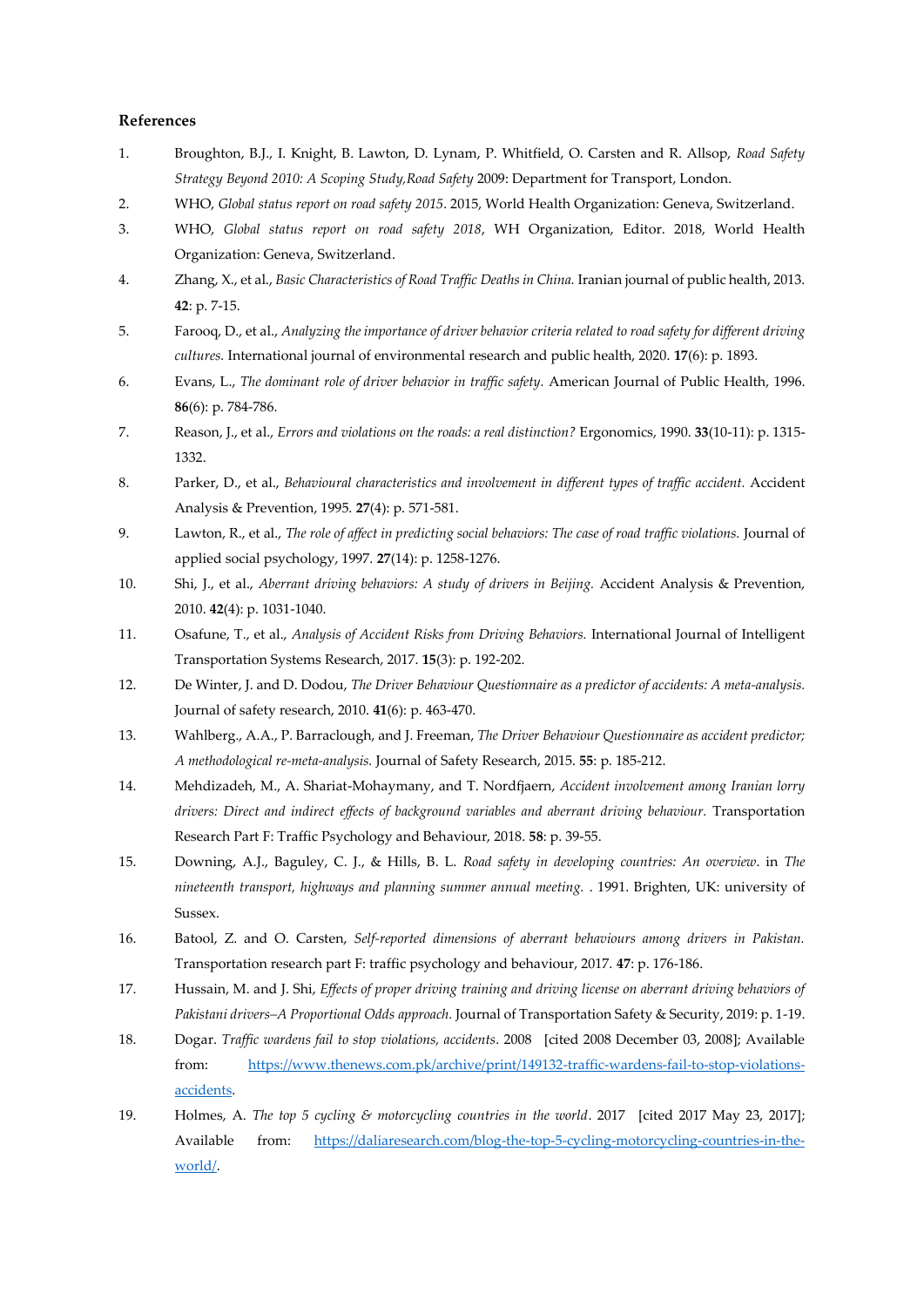- 20. Dogar, A. and S. Roghay. *Disturbing Data on motorcycles accidents*. The News on Sunday 2015 June 7, 2015 [cited 2015. June 7, 2015]; Available from[: http://tns.thenews.com.pk/disturbing-data-motorcycle](http://tns.thenews.com.pk/disturbing-data-motorcycle-accidents-in-lahore-and-karachi/#.WjQ8aEqnHIU)[accidents-in-lahore-and-karachi/#.WjQ8aEqnHIU.](http://tns.thenews.com.pk/disturbing-data-motorcycle-accidents-in-lahore-and-karachi/#.WjQ8aEqnHIU)
- 21. Bonham, J. and B. Koth, *Universities and the cycling culture.* Transportation research part D: transport and environment, 2010. **15**(2): p. 94-102.
- 22. Davey, J., et al., *An application of the driver behaviour questionnaire in an Australian organisational fleet setting.* Transportation Research Part F: Traffic Psychology and Behaviour, 2007. **10**(1): p. 11-21.
- 23. af Wåhlberg, A., L. Dorn, and T. Kline, *The Manchester Driver Behaviour Questionnaire as a predictor of road traffic accidents.* Theoretical Issues in Ergonomics Science, 2011. **12**(1): p. 66-86.
- 24. Field, A., *Discovering Statistics using SPSS for Windows*. 2000, Thousand Oaks, CA, USA.: Sage Publications.
- 25. Kaiser, H.F., *The Application of Electronic Computers to Factor Analysis.* Educational and Psychological Measurement, 1960. **20**(1): p. 141-151.
- 26. Cattell, R.B., *The Scree Test For The Number Of Factors.* Multivariate Behavioral Research, 1966. **1**(2): p. 245-276.
- 27. Statistics, P.B.o., *Pakistan Bureau of Statistics* 2017, Government of Pakistan: Islamabad, Pakistan.
- 28. Agresti, A. and B.A. Coull, *Order-restricted tests for stratified comparisons of binomial proportions.* Biometrics, 1996. **52**(3): p. 1103-1111.
- 29. Bener, A., T. Özkan, and T. Lajunen, *The Driver Behaviour Questionnaire in Arab Gulf countries: Qatar and United Arab Emirates.* Accident; analysis and prevention, 2008. **40**: p. 1411-7.
- 30. Stephens, A. and M. Fitzharris, *Validation of the Driver Behaviour Questionnaire in a representative sample of drivers in Australia.* Accident Analysis & Prevention, 2016. **86**: p. 186-198.
- 31. Xie C.Q and D. Parker, *A social psychological approach to driving violations in two Chinese cities.* Transportation Research Part F: Traffic Psychology and Behaviour, 2002. **5**(4): p. 293-308.
- 32. Nordfjærn, T., et al., *Road traffic culture and personality traits related to traffic safety in Turkish and Iranian samples.* Safety science, 2014. **66**: p. 36-46.
- 33. Sullman, M.J., M.L. Meadows, and K.B. Pajo, *Aberrant driving behaviours amongst New Zealand truck drivers.* Transportation Research Part F: Traffic Psychology and Behaviour, 2002. **5**(3): p. 217-232.
- 34. Rowe, R., et al., *Measuring errors and violations on the road: A bifactor modeling approach to the Driver Behavior Questionnaire.* Accident Analysis & Prevention, 2015. **74**: p. 118-125.
- 35. Eugenia Gras, M., et al., *Spanish drivers and their aberrant driving behaviours.* Transportation Research Part F: Traffic Psychology and Behaviour, 2006. **9**(2): p. 129-137.
- 36. Kontogiannis, T., Z. Kossiavelou, and N. Marmaras, *Self-reports of aberrant behaviour on the roads: errors and violations in a sample of Greek drivers.* Accident Analysis & Prevention, 2002. **34**(3): p. 381-399.
- 37. Westerman, S.J. and D. Haigney, *Individual differences in driver stress, error and violation.* Personality and Individual Differences, 2000. **29**(5): p. 981-998.
- 38. Wickens, C.M., M.E. Toplak, and D.L. Wiesenthal, *Cognitive failures as predictors of driving errors, lapses, and violations.* Accident Analysis and Prevention, 2008. **40**(3): p. 1223-1233.
- 39. Rasouli, M.R., et al., *Comparison of road traffic fatalities and injuries in Iran with other countries.* Chinese journal of traumatology = Zhonghua chuang shang za zhi, 2008. **11**(3): p. 131-4.
- 40. Aberg, L. and P.-A. Rimmo, *Dimensions of aberrant driver behaviour.* Ergonomics, 1998. **41**(1): p. 39-56.
- 41. Shams, M., et al., *Taxi drivers' views on risky driving behavior in Tehran: A qualitative study using a social marketing approach.* Accident Analysis & Prevention, 2011. **43**(3): p. 646-651.